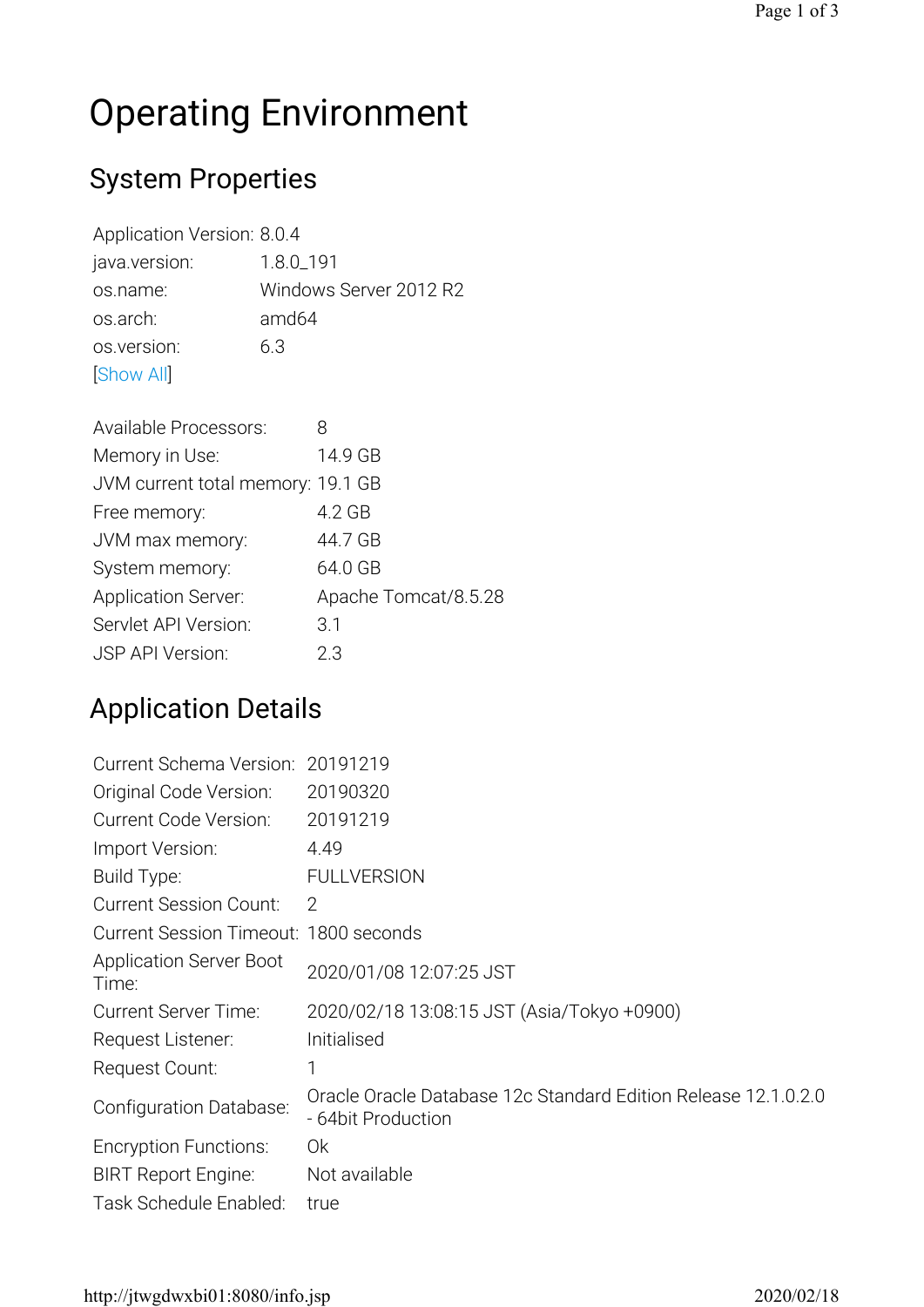| System Task Manager<br>Enabled: | true                  |
|---------------------------------|-----------------------|
| Webservices Enabled:            | true                  |
| Hardware Hash:                  | AFBWy2nKAAAAAAAAAAOA= |

# Locale Information

| JVM Locale:                       | $ja$ $JP$ $(ia)$ |  |
|-----------------------------------|------------------|--|
| Request Locale:                   | $ja$ $JP$ $(ia)$ |  |
| RefCode languages:                | JA, EN           |  |
| Browser interface language: ja-JP |                  |  |
| Show all locales                  |                  |  |

#### Licence

| Licence Valid:                          | Yes                                                             |                                                         |  |
|-----------------------------------------|-----------------------------------------------------------------|---------------------------------------------------------|--|
| Licenced To:                            | JTEKT Corporation                                               |                                                         |  |
| Products:                               | DATADISCOVERY, DATAPREP, DASHBOARDS, STORIES,<br><b>SIGNALS</b> |                                                         |  |
| Feature                                 | Licence                                                         | Current                                                 |  |
| Server Name:                            | JTWGDWXBI01                                                     | JTWGDWXBI01<br>JTWGDWXBI01.jis.jtekt.co.jp<br>localhost |  |
| Licenced Type:                          | <b>FULLVERSION</b>                                              | FULLVERSION (or DEVELOPMENT)                            |  |
| Licence Issue Date:                     | 2019-03-30                                                      | 2020-02-18                                              |  |
| <b>Expiration Date:</b>                 | 2020-03-31                                                      | 42 Days Left                                            |  |
| Data Sources:                           | 9999                                                            | 7                                                       |  |
| Client Data Sources:                    | 9999                                                            | 8                                                       |  |
| Consumers:                              | 9999 (19897)                                                    | 12                                                      |  |
| Writers:                                | 9999                                                            | 101                                                     |  |
| Dashboard:                              | 9999                                                            | 111                                                     |  |
| Server Cores:                           | 16                                                              | 8                                                       |  |
| Multicast:                              | 16                                                              | 8 (Enabled)                                             |  |
| Clients:                                | 5                                                               | 3                                                       |  |
| <b>Concurrent Users:</b>                | $\overline{0}$                                                  | $\overline{2}$                                          |  |
| <b>Concurrent Named Users:</b>          | 9999                                                            |                                                         |  |
| Concurrent User Mode:                   | <b>DISABLED</b>                                                 |                                                         |  |
| Signals Consumers:                      | 9999                                                            | 111                                                     |  |
| <b>REST Access for User</b><br>Licence: |                                                                 |                                                         |  |
|                                         |                                                                 |                                                         |  |